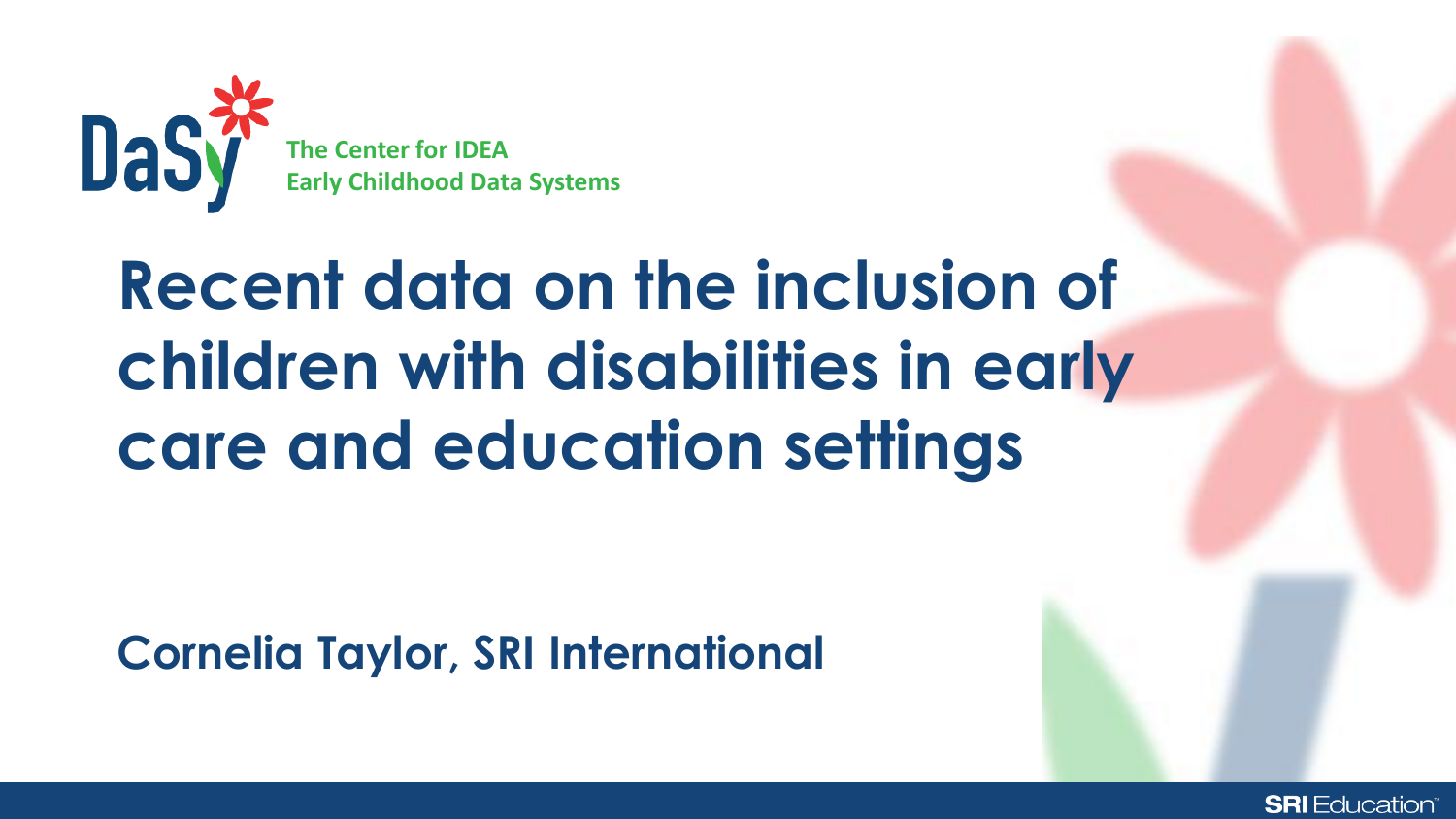

# **IDEA Data**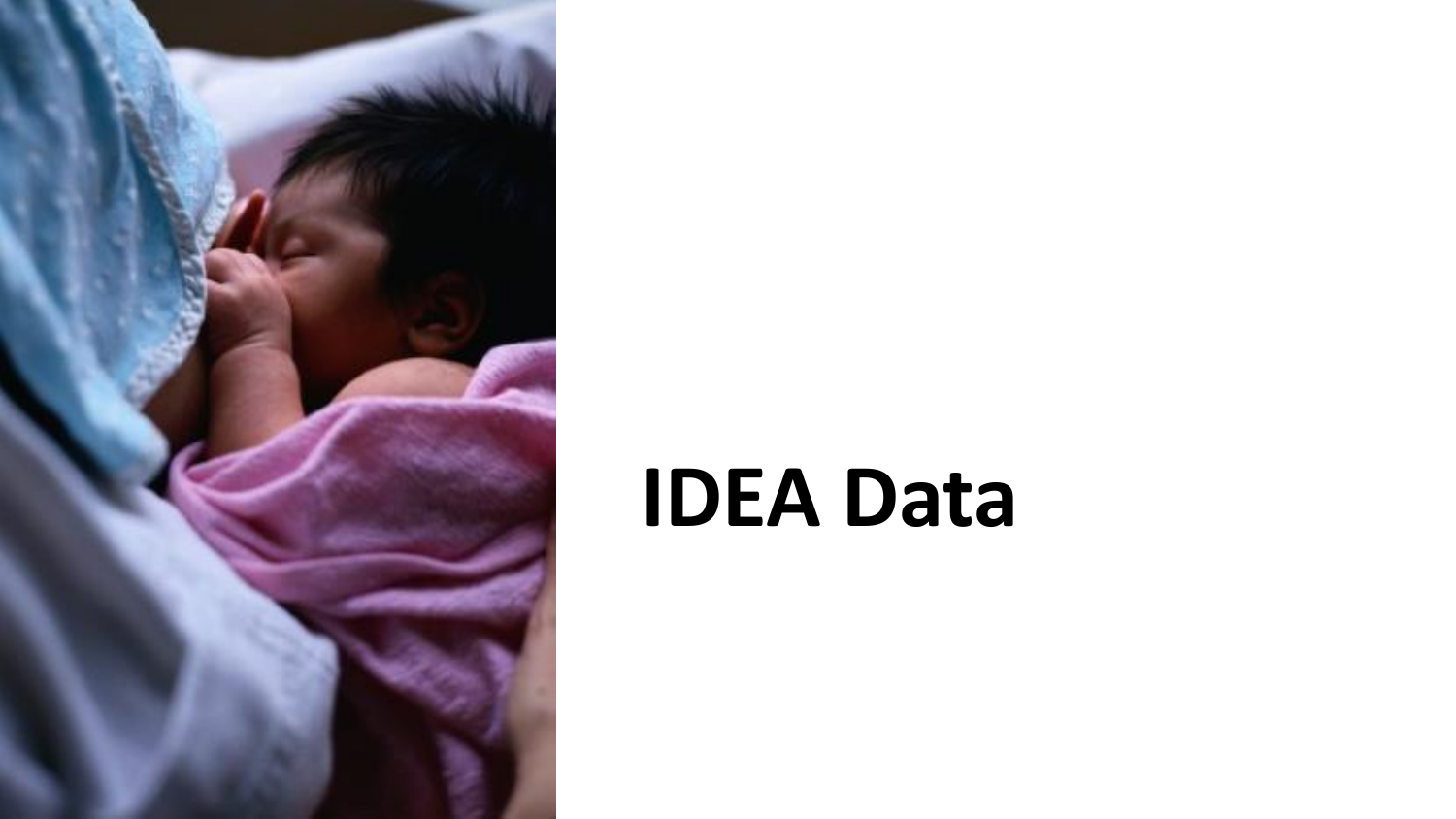## **IDEA data reporting requirements related to service settings**

- Early Intervention and preschool special education programs report annual data on the settings where child receive their special education services
- **\*** For Part C states report if the child received services in a communitybased setting defined as.
	- where children without disabilities typically are found. These settings include but – children whose early intervention services are provided primarily in a setting are not limited to child care centers (including family day care), preschools, regular nursery schools, early childhood center, libraries, grocery stores, parks, restaurants, and community centers (e.g., YMCA, Boys and Girls Clubs).

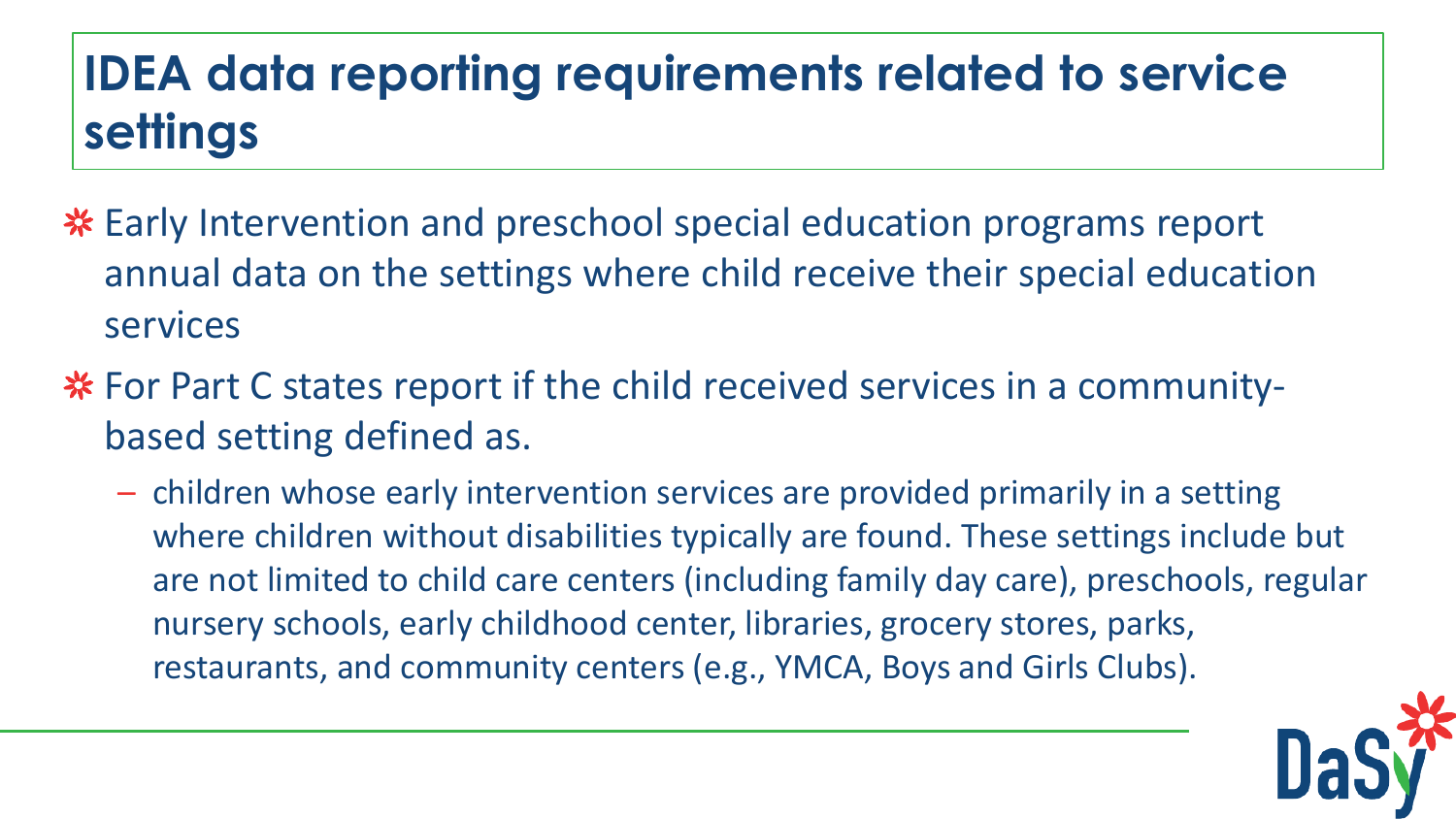## **Most infants and toddlers receive Part C services in their homes\***

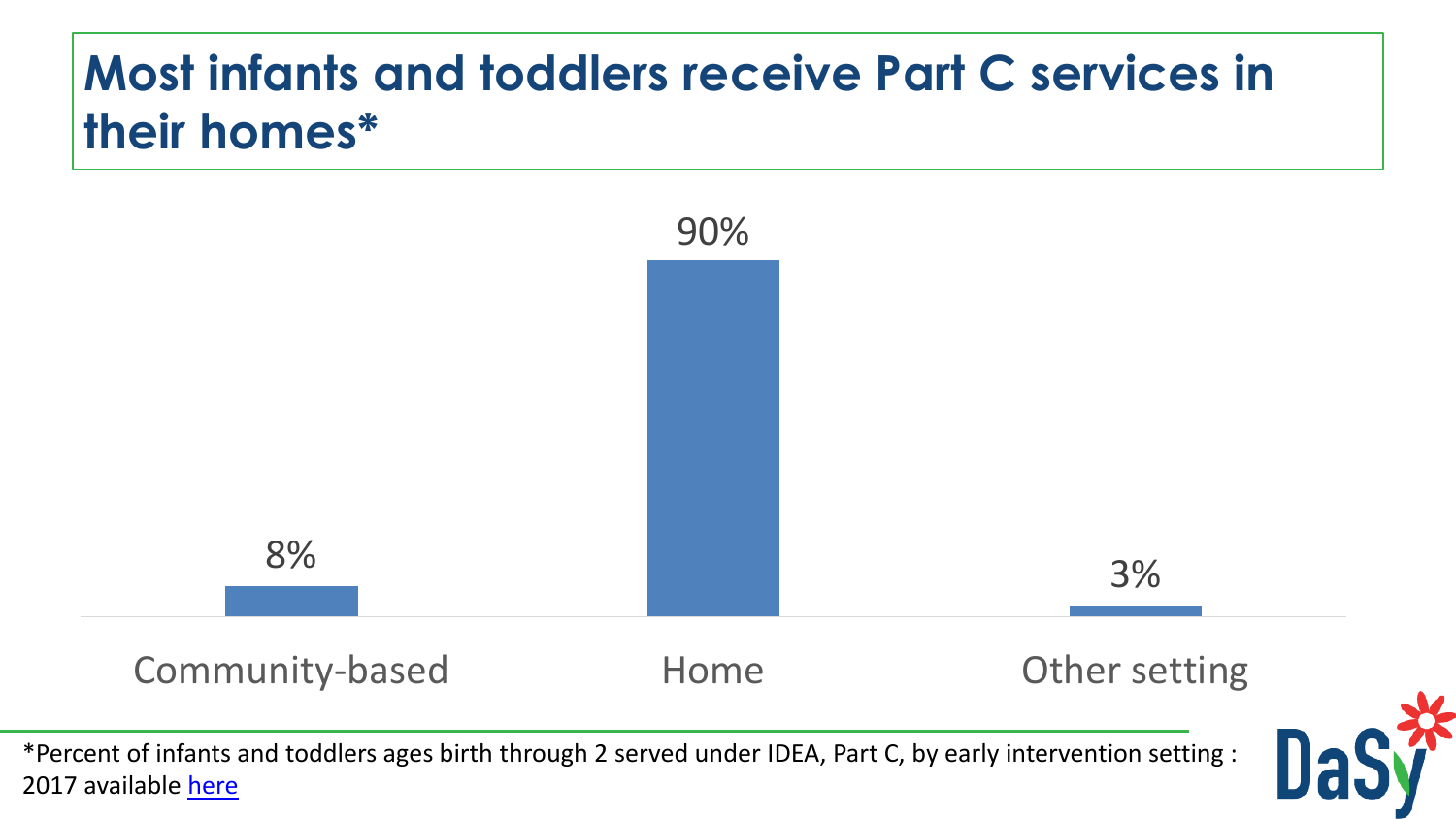### **Settings data reported for Preschool Special Education**

\* The preschool special education settings data collection address two questions

- Does the child attend a regular early childhood program?
- Where does the child receive their special education services, in that regular education program or somewhere else?
- **米 Other educational environments include:**
- **※ Special Education Class, Special School, Home, Provider Location, or** Residential Facility

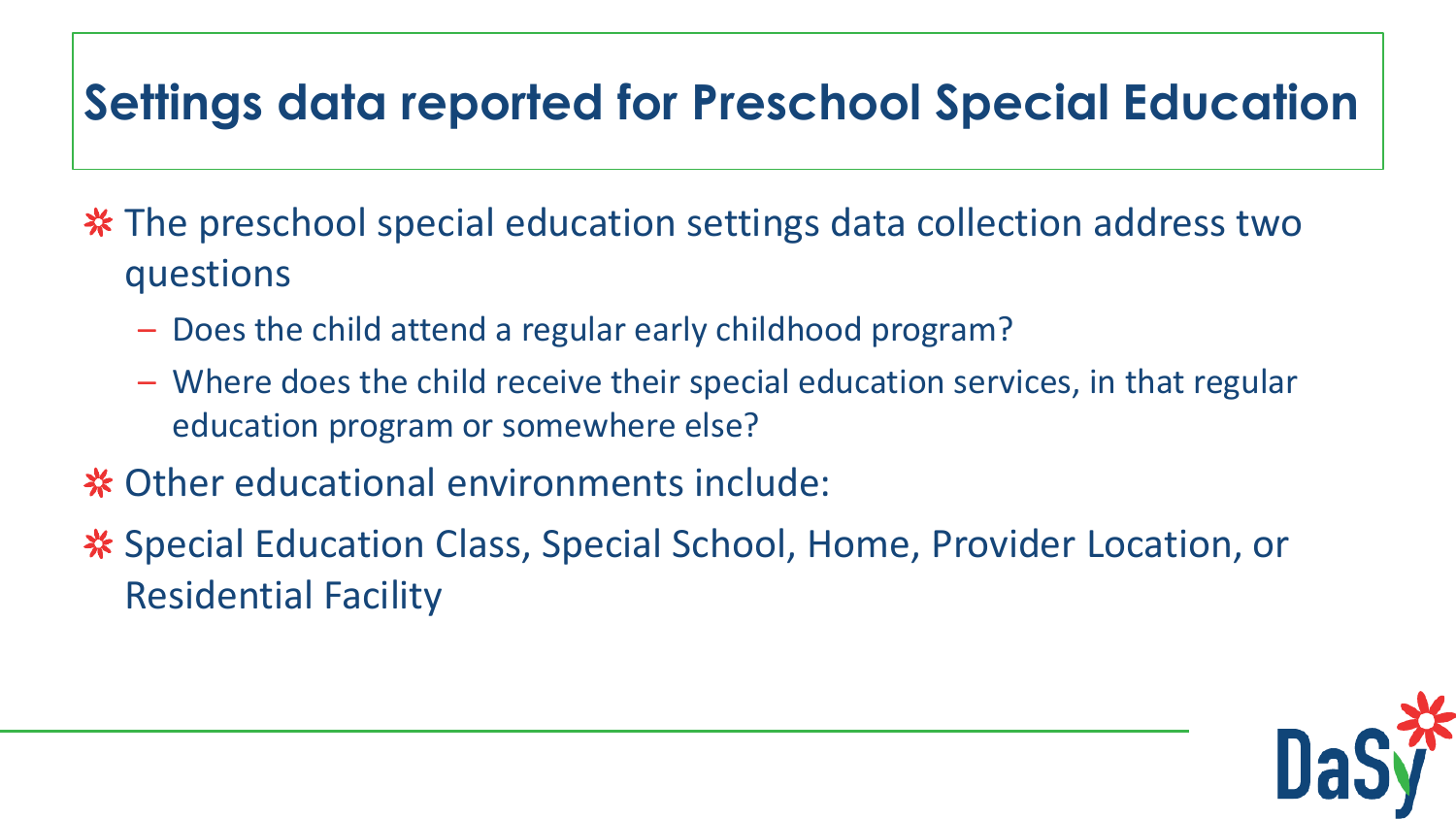### **The percentage of children receiving IDEA services has remained fairly steady over the years.**



 347,258 children **receive the majority of** IDEA **services in the regular early childhood program, 2017-18** 

Data compiled by:  $\mathbf{C} \mathbf{C} \mathbf{C}$  Early Childhood

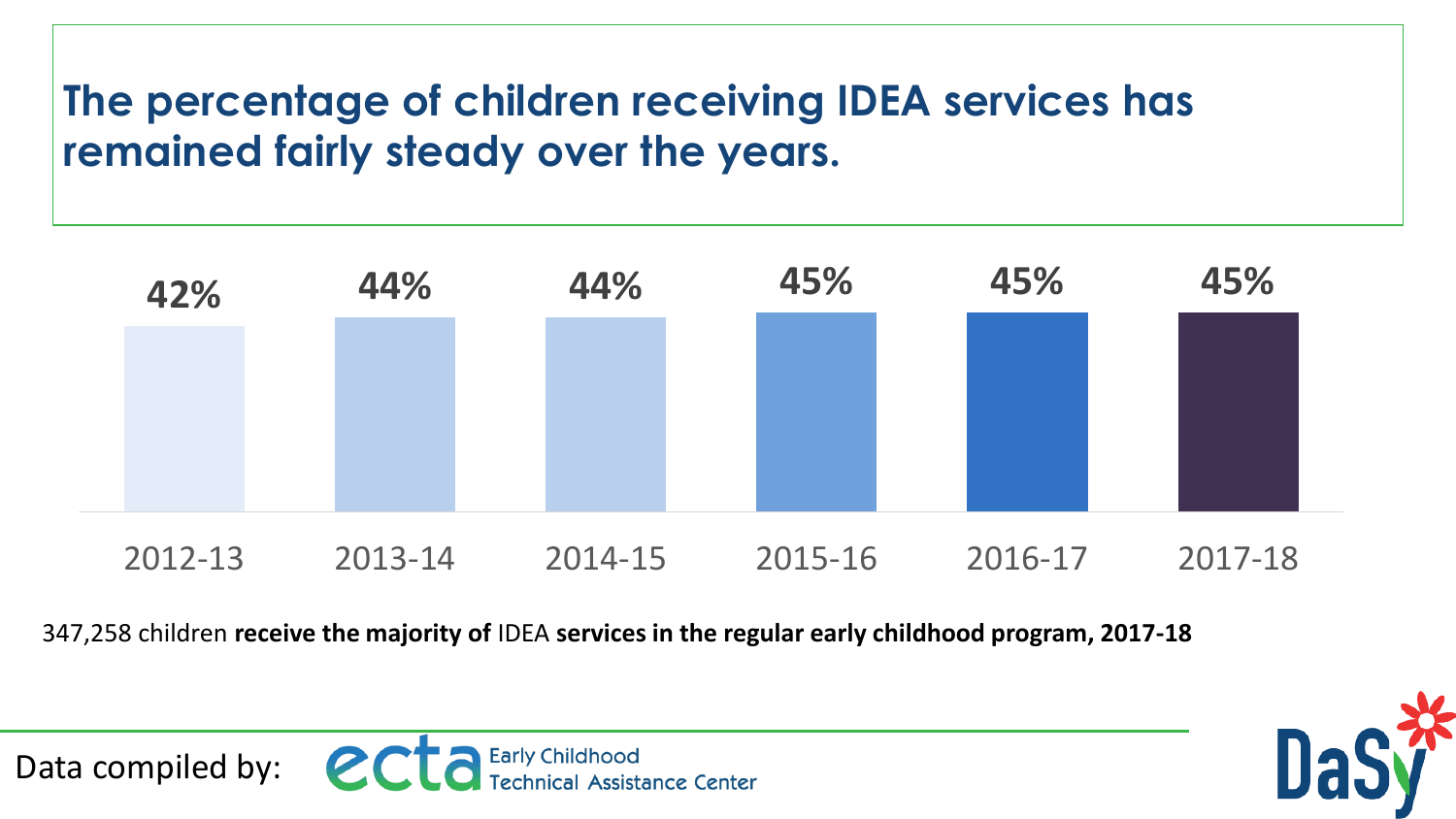**There is substantial variation across states in the percent of children 3-5 receiving IDEA services in regular early childhood programs, 2017-18** 

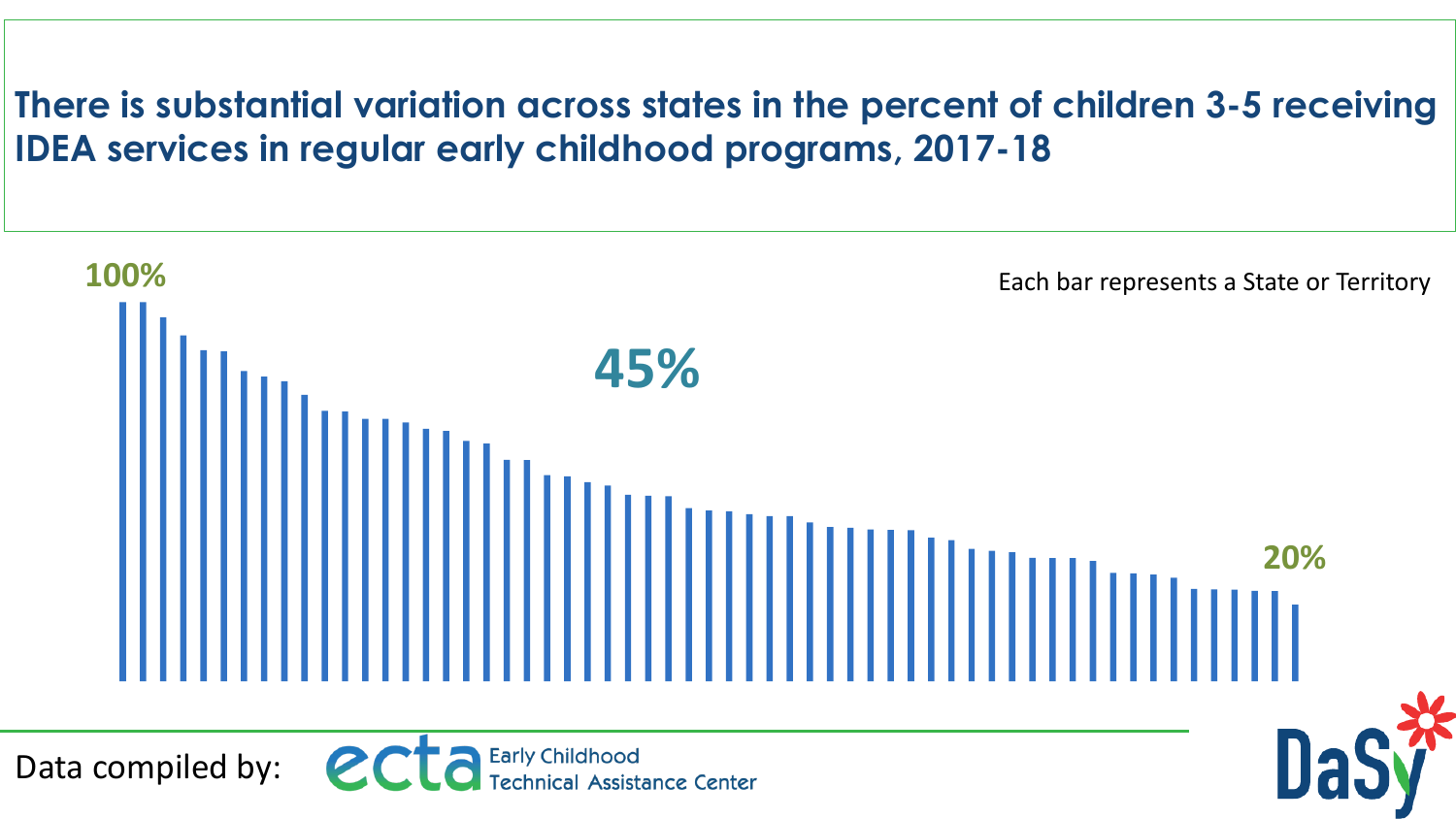

## **Head Start: Program Information Report**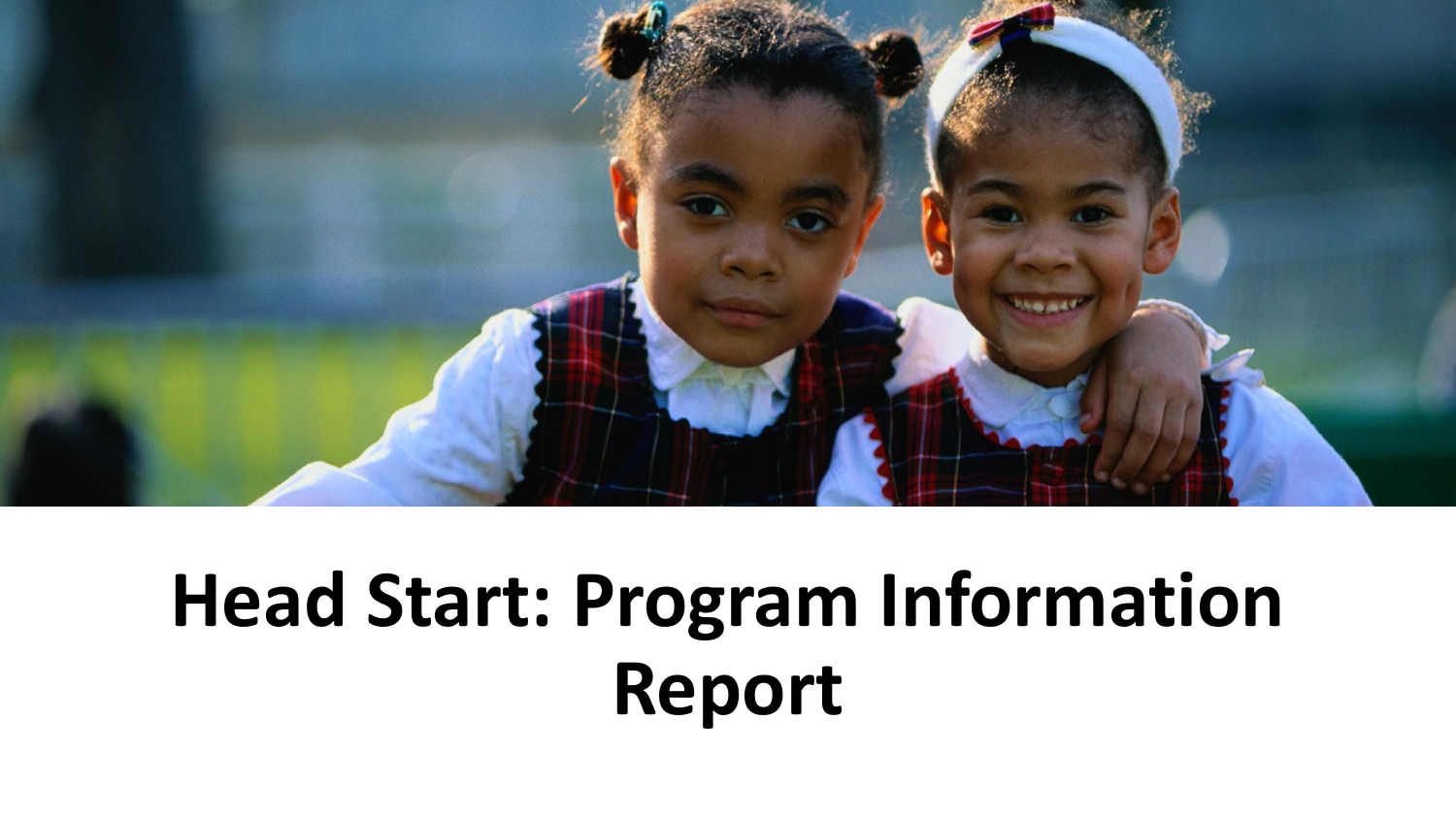## **Information about services for children with disabilities collected through the Program Information Report**

Infants, toddlers and preschoolers receiving disability services in EHS/HS

- Preschool disabilities services (HS and Migrant programs)
- Infant and toddler Part C early intervention services (EHS and Migrant programs)
- Preschool primary disabilities (HS and Migrant programs)

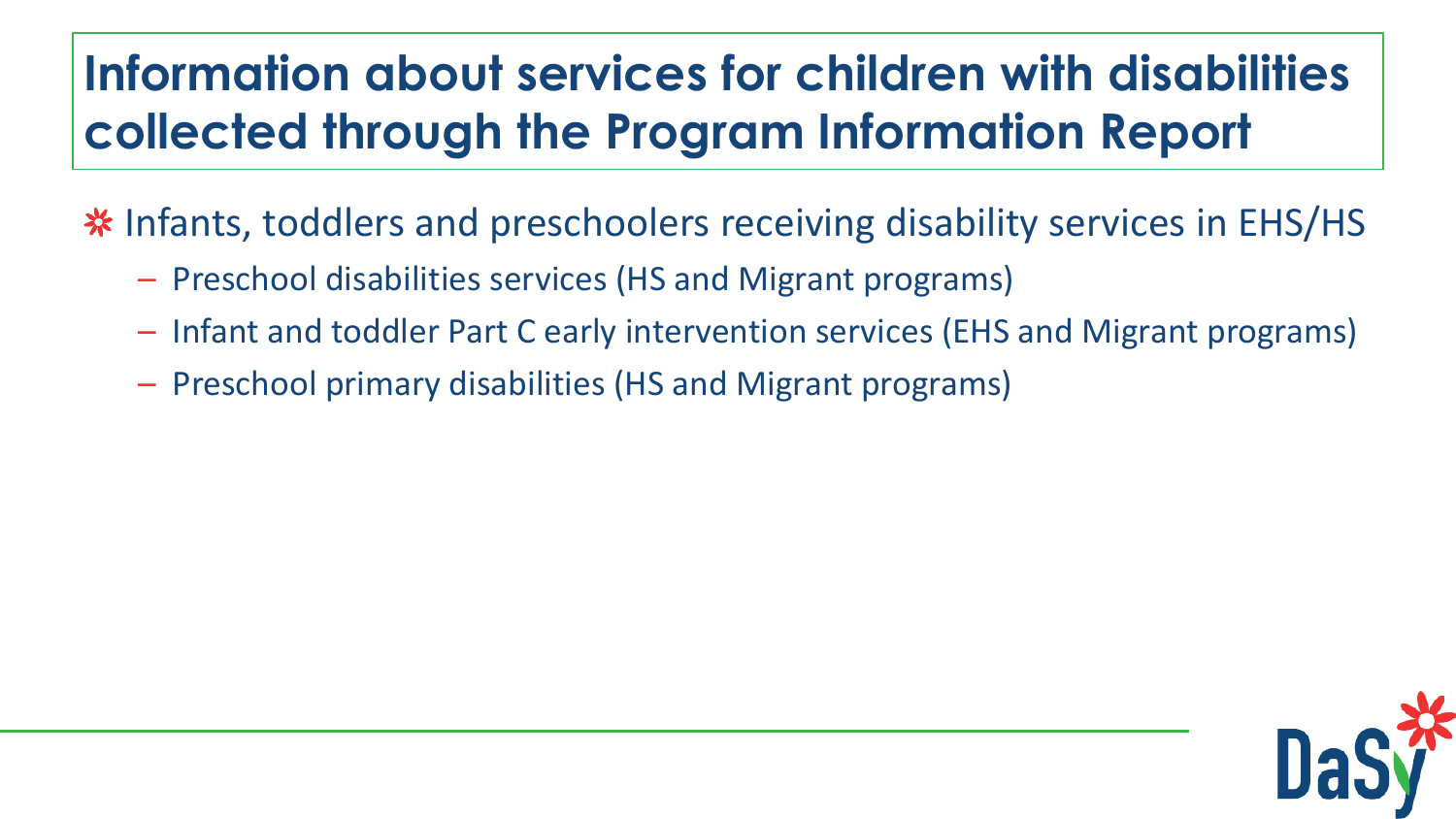#### **Percent of the infants, toddlers, and children enrolled in the program who had an IEP or IFSP by subgroups (2018 export)**



 $\blacksquare$  Children with IEPs (204,728) Determined Eligible for Determined Eligible for Not Receiving Services Services Prior to Enrollment Services During Enrollment Year Year **Example 12 Infants and Toddlers with IFSPs (60,792)**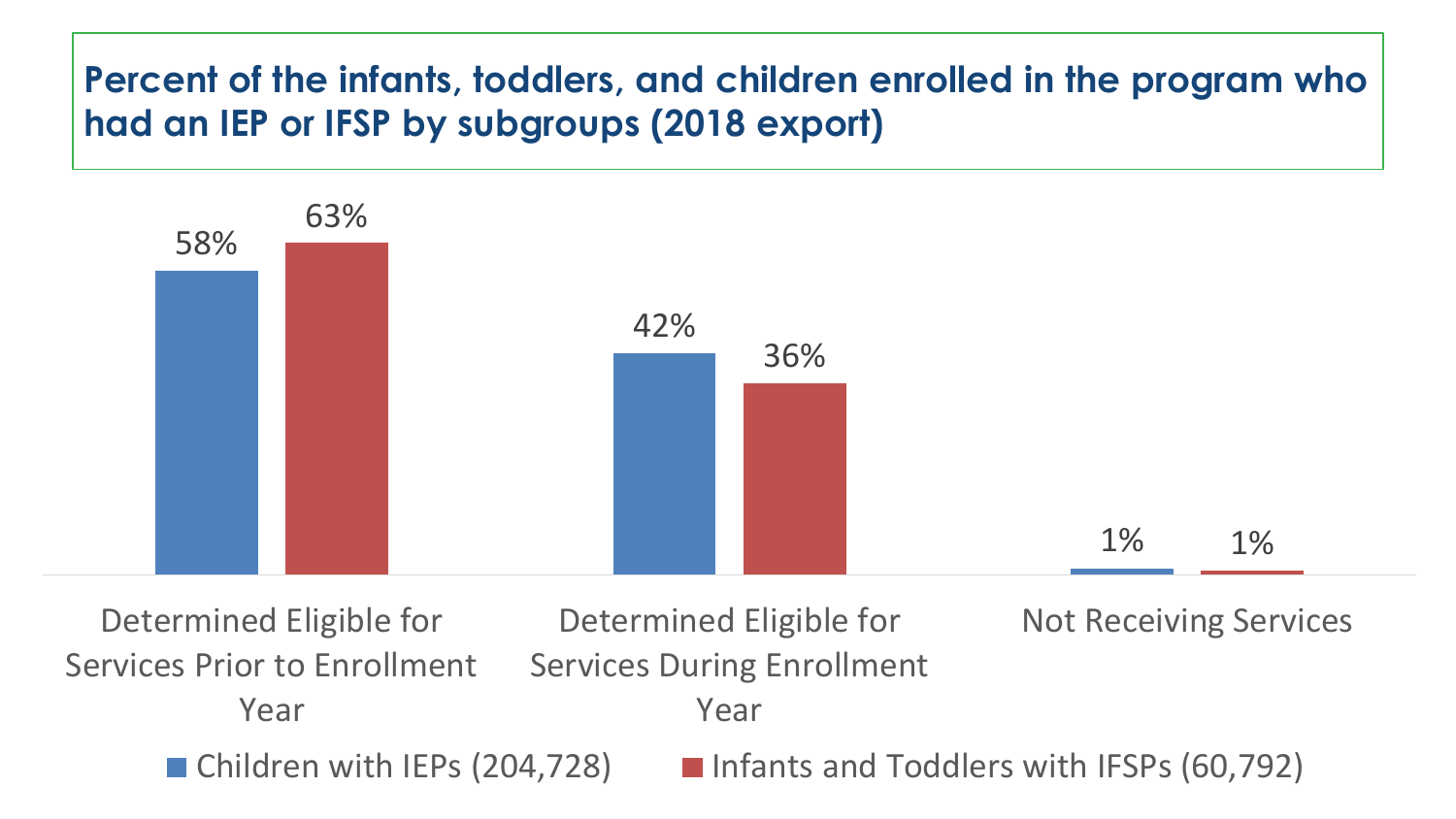## **The percent of children with speech or language impairments served in Head Start is greater than the percent served under IDEA\* across settings.**



\* Source: U.S. Department of Education, EDFacts Data Warehouse (EDW): "IDEA Part B Child Count and Educational Environments Collection," 2017-18. Data extracted as of July 11, 2018 from file specifications 002 and 089.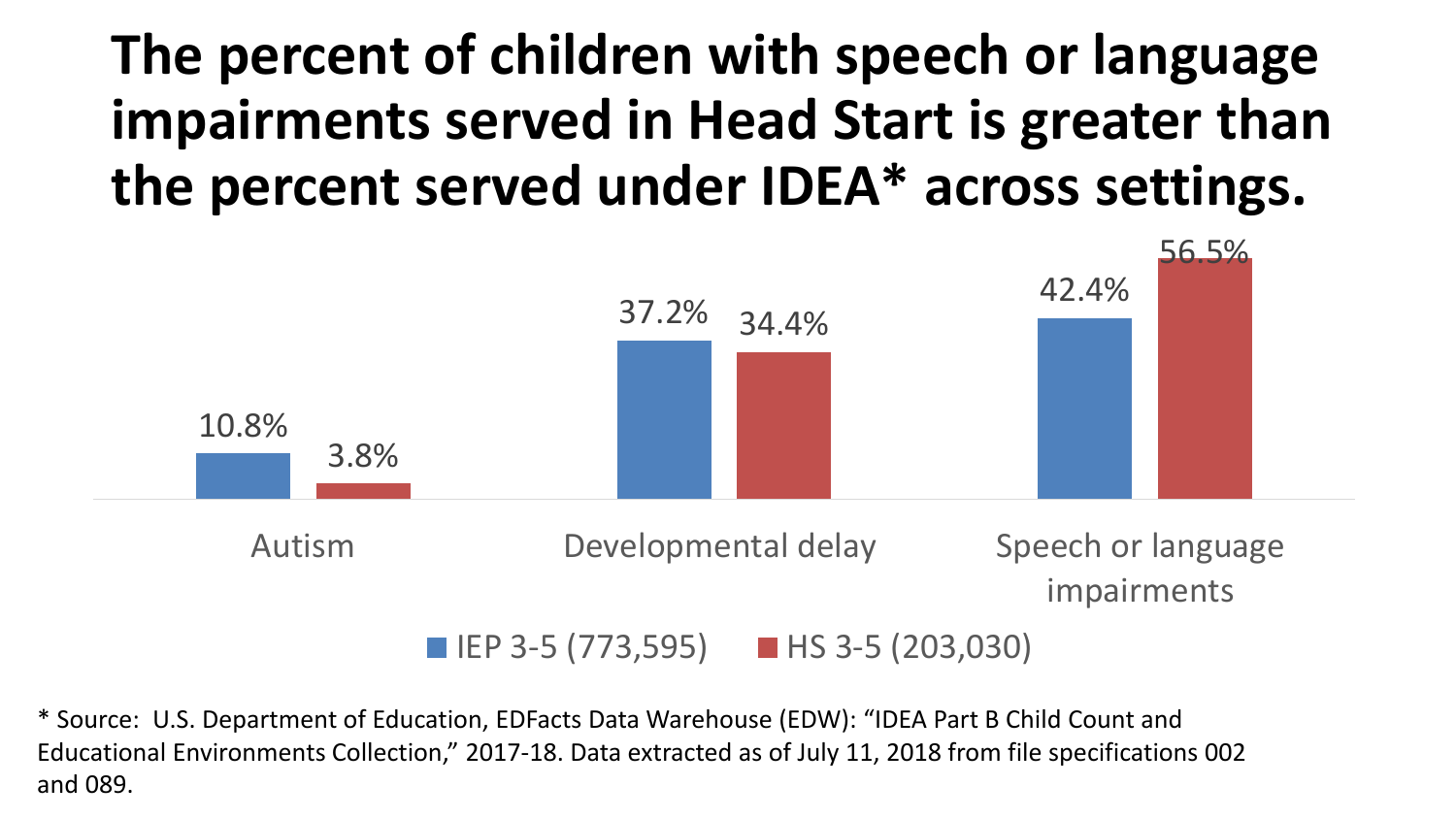### **Children with all types of disabilities are served in Head Start**

L L L Other health impairments Multiple disabilities Emotional disturbance Intellectual disabilities Specific learning disabilities Hearing impairments Orthopedic impairments Visual impairments Traumatic brain injury Deaf-blindness



\* Source: U.S. Department of Education, EDFacts Data Warehouse (EDW): "IDEA Part B Child Count and Educational Environments Collection," 2017-18. Data extracted as of July 11, 2018 from file specifications 002 and 089.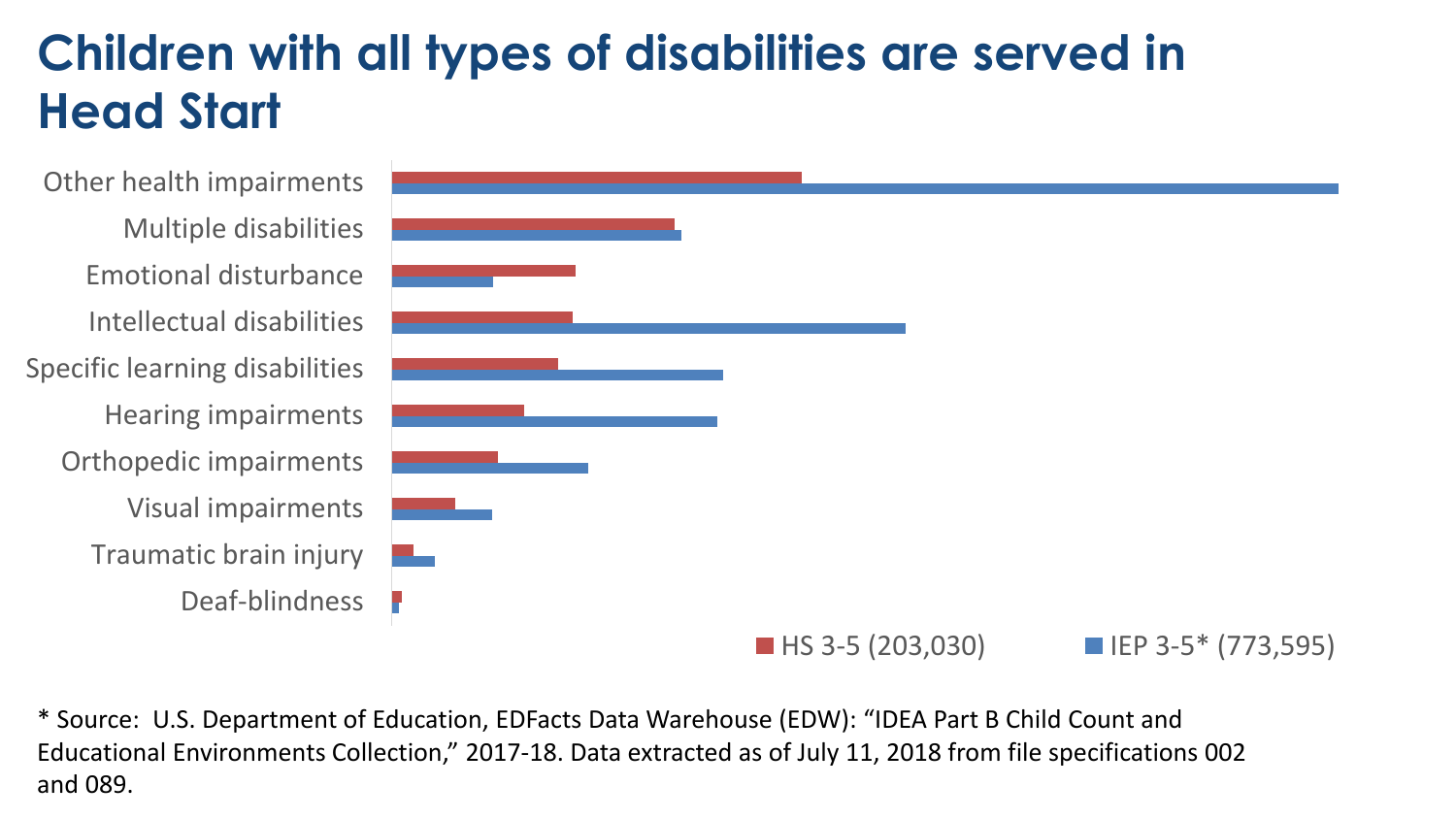

## **Child Care Data**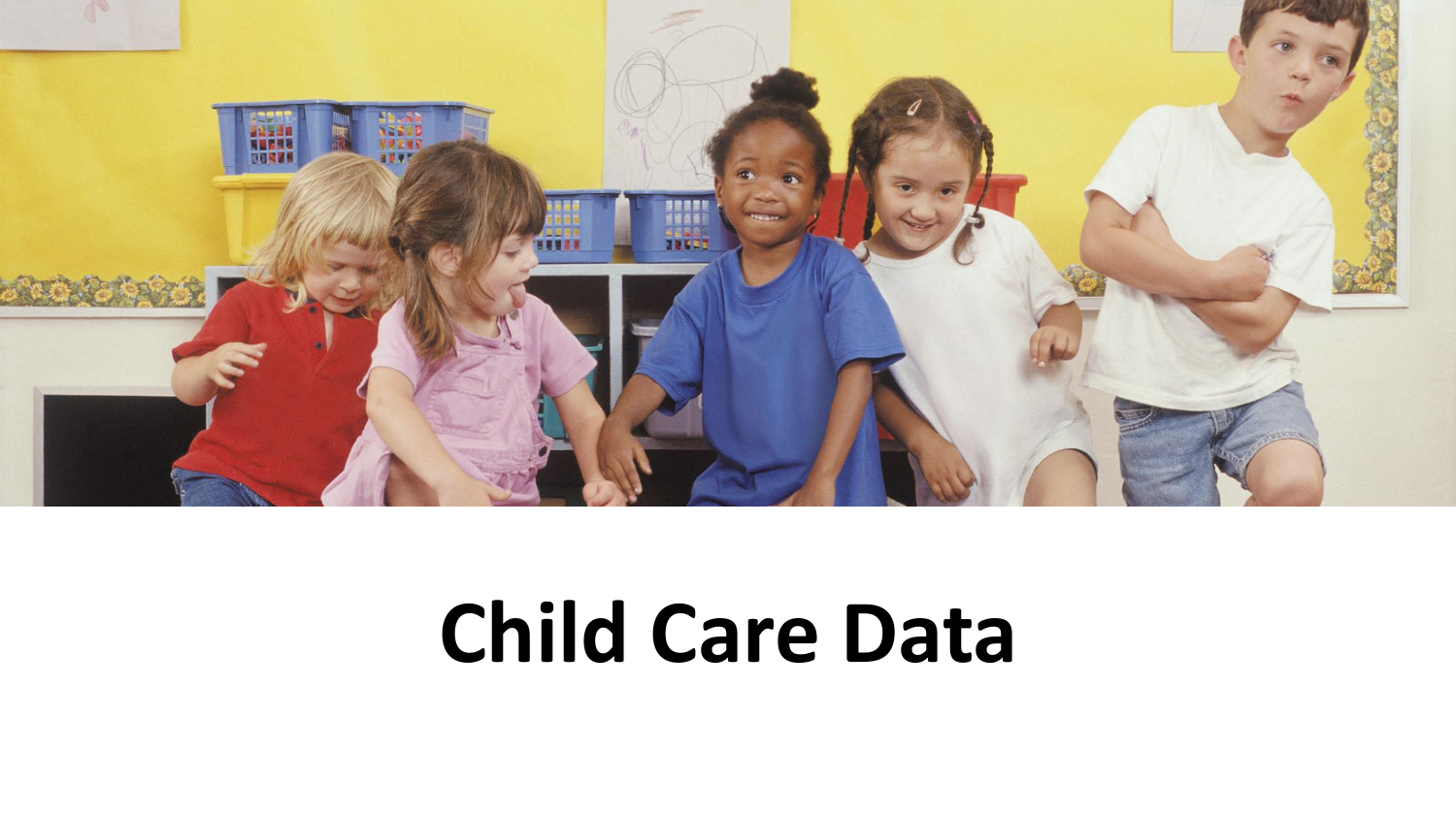## **CCDF Data Collection**

- \* As of Oct. 2016, states required to include child disability status for all children receiving subsidy in Monthly Child Care Data Report.
- They answer a y/n question indicating whether the child has a disability.

#### **※** Disability is defined to include:

- (A) a child with a disability, as defined in section 602 of the Individuals with Disabilities Education Act (20 U.S.C. 1401);
- (B) a child who is eligible for early intervention services under part C of the Individuals with Disabilities Education Act (20 U.S.C. 1431 et seq.);
- (C) a child who is eligible for services under section 504 of the Rehabilitation Act of 1973 (29 U.S.C. 794); and
- (D) a child with a disability, as defined by the State involved.